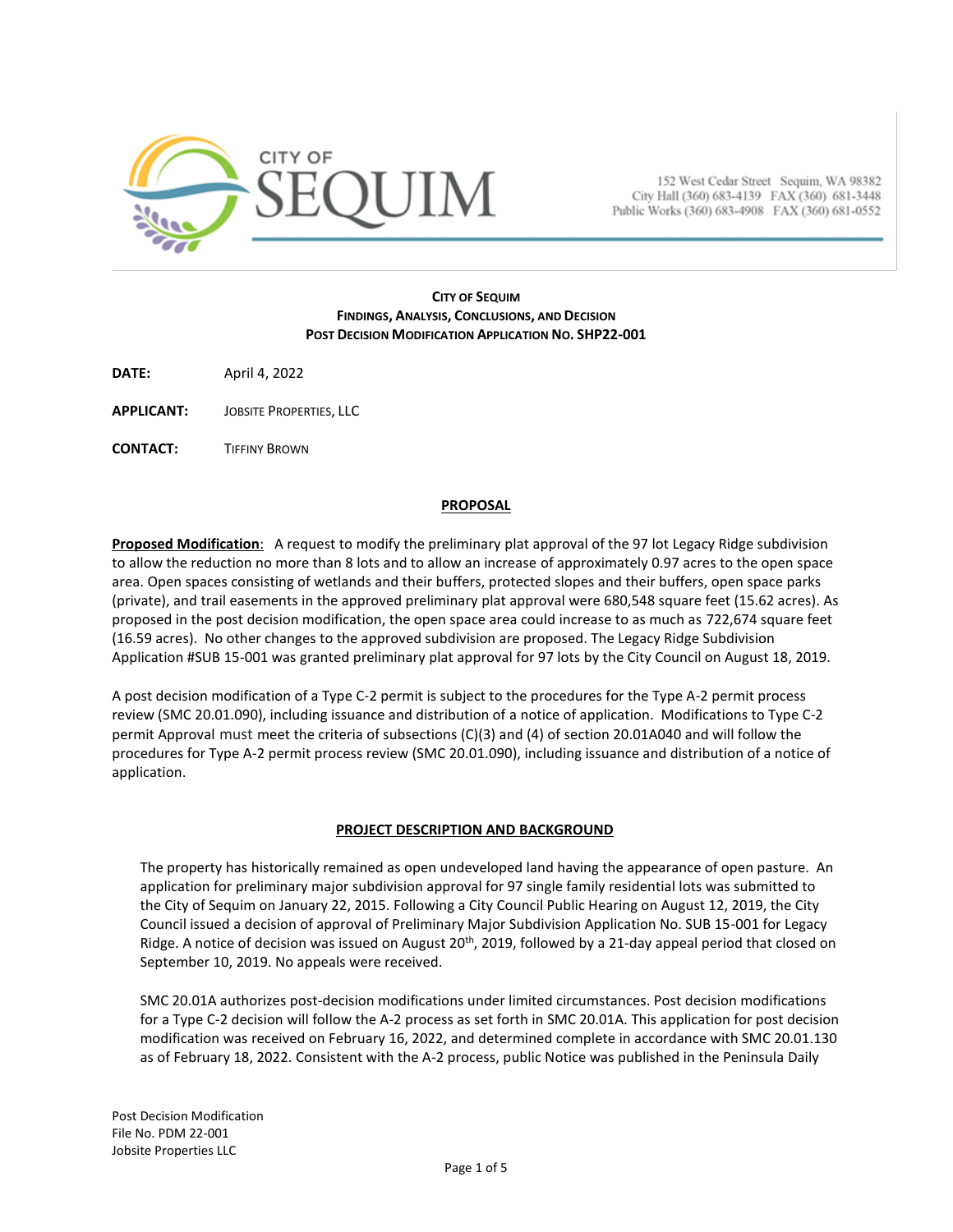News on February 22, 2022, mailed to property owners within 300 feet of the subject property, and posted on the property in as required by Chapter 20.01, SMC.

#### FINDINGS

- 2. Site Description:
	- a. Location, Size and Description: The 37.59-acre subject property is currently configured as a single parcel described as Lot 2B in Volume 53 of Surveys, Page 60, being a portion of Section 30, Township 30 N. Range 3 W., W.M. Clallam County, Washington, located south of Comfort Way and west of South 7<sup>th</sup> Avenue, Sequim, Washington; identified as Clallam County Assessor's Parcel No. 033030-320010.

The property is currently undeveloped and approved for a 97-lot residential subdivision. Vegetation is dominated by managed pasture grass species with shrubs and trees present along the west and south property lines. and the topography slopes to the northwest, with the steepest grade along the west property line. There are several critical areas that have been considered and conditionally protected in accordance with SMC 18.80 (Critical and Environmentally Sensitive Areas Protection) in the preliminary major subdivision approval for the proposed Legacy Ridge subdivision.

- b. Comprehensive Plan/Zoning Designation: The property is currently zoned "*Single Family Residential"* (R4- 8), which is consistent with the Comprehensive Plan's "*Single Family Residential*" (SFR) Future Land Use Map designation (reference Official Comprehensive Land Use Map on file with the City of Sequim).
- 3. Agency Comments:
	- a. Public Works/City Engineer: The Public Works Department submitted comments dated March 30, 2022, stated that they have no comment on the proposed post decision modification.
- 4. Public Comments: No written public comments have been received as of the close of the comment period.
- 5. CRITERIA FOR APPROVAL. Review and preliminary determination for this post decision modification requires consistency with the following:
	- 1. The standards for post-decision modifications in subsections 20.01A.040(C)(3) and (4) SMC.

# **ANALYSIS**

The following is an analysis of the project's consistency with the criteria of approval cited above in their listed order.

1. **Standards for post-decision modifications in subsections 20.01A.040(C)(3) and (4) SMC**: *Type B, C-1, C-2, and C-3 approved permits that seek modification and meet the criteria of subsections (C)(3) and (4) of this section will follow the procedures for Type A-2 permit process review (SMC 20.01.090), including issuance and distribution of a notice of application.*

*SMC 20.01A.040(C)(3): The following are nonexclusive, nonbinding examples of modifications that may be considered and approved under this section;*

*a. Technical engineering items and details, unless the proposed detail modifies or eliminates features specifically required as an element of approval.*

Post Decision Modification File No. PDM 22-001 Jobsite Properties LLC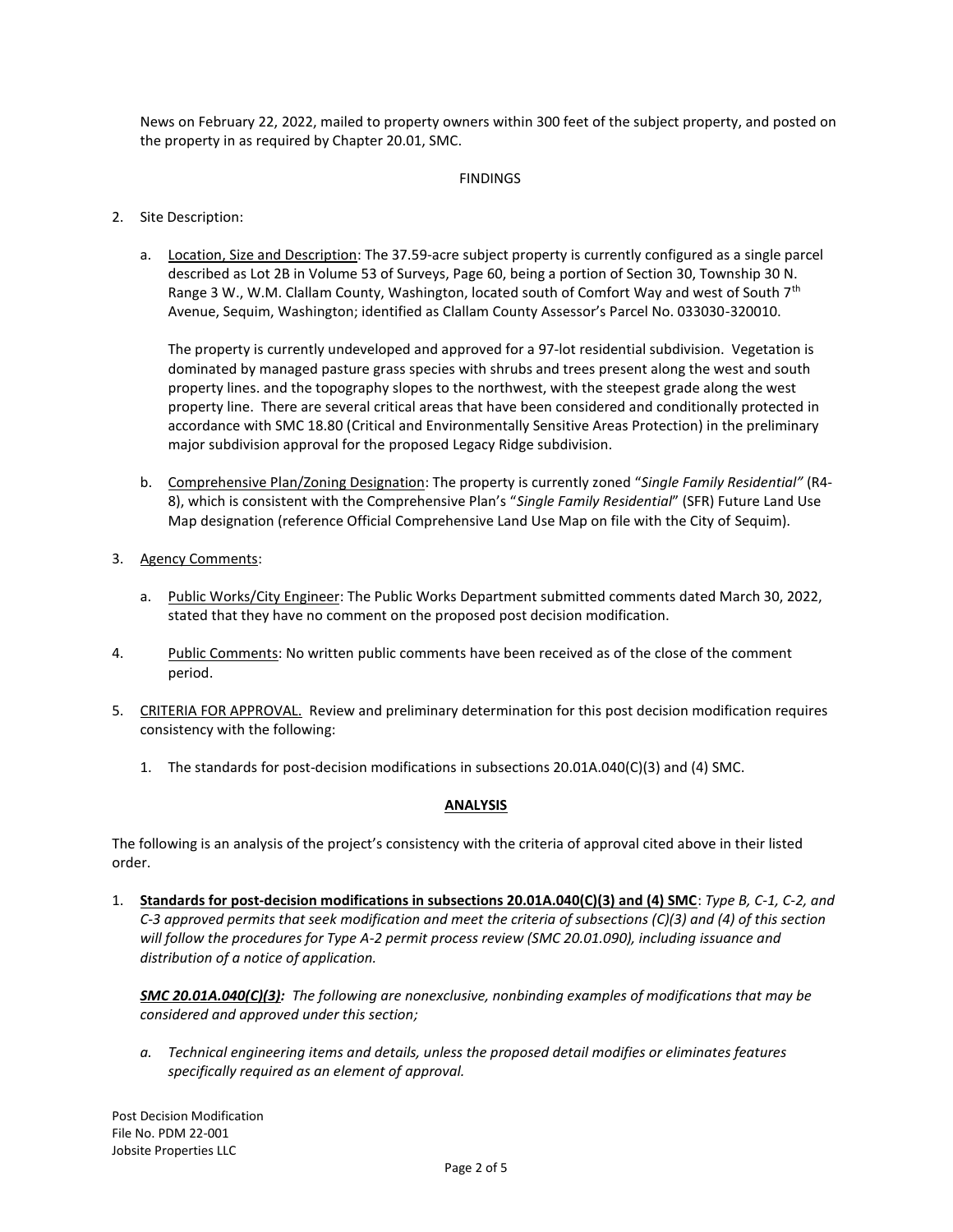**Staff Comment**: The requested post decision modification will not result in the modification or elimination of features required as an element of preliminary approval.

*b. Changes to street design that provide a plan superior to the approved street design if the changes still comply with the city's adopted street standards in the determination of the city engineer or public works director.*

**Staff Comment**: The requested post decision modification will not result in any changes to street design requirements.

*c. Reduction in the number of units, as long as the modification meets the residential minimum density requirement.*

**Staff Comment**: The proposed reduction of lots will satisfy the minimum residential density of four units per net acre as required for the single family Residential (R 4-8) zone pursuant to SMC 18.20.050. The reduction of lots will result in slightly larger lots consistent with the lots size requirements for the R 4-8 zone, and approximately .97 acres of additional open space, resulting in a net residential density of 6.17 lots per acre.

#### *d. Reduction in building square footage amount.*

**Staff Comment**: This criterion is not applicable to this proposal to reduce the number of approved lots.

*e. Increase of the square footage of no more than 10 percent of gross square footage.*

**Staff Comment**: This criterion is not applicable to this proposal to reduce the number of approved lots because the property is currently undeveloped, and the proposed modification is for a reduction to the number of lots.

*f. A change or revision to a condition of approval that does not modify the intent of the original condition or original approval. Additional conditions of approval may be included as a result of the post-decision modification.*

**Staff Comment**: The original decision was to approve the subdivision of property into lots suitable for single family residential development. This request does not propose a change to the approved use and will not result in a revision to any conditions of approval or modify the intent of the original condition or original approval.

*g. Reconfiguration or addition of designated open space or recreation areas as long as there is no reduction in the minimum required overall area.*

**Staff Comment**: There will be a cumulative increase of 5.56 acres to the open space areas as a result of the proposed reduction of lots.

*h. Reconfiguration of the parking area as long as there is no reduction in the minimum amount of required parking space.*

**Staff Comment**: The requested post decision modification will have no impact to the residential parking requirements associated with this propose residential subdivision.

# *SMC 20.01A.040(C)(4): The DCD director, upon consultation with other development review departments, may approve a proposed post-decision modification if all the following criteria are met:*

#### *a. No increase in density or number of dwelling units.*

**Staff Comment**: There is no proposed increase to the number of dwelling units because the requested modification will result in reduction of as many as eight fewer lots.

*b. No increase in square footage of more than 10 percent of gross square footage.*

Post Decision Modification File No. PDM 22-001 Jobsite Properties LLC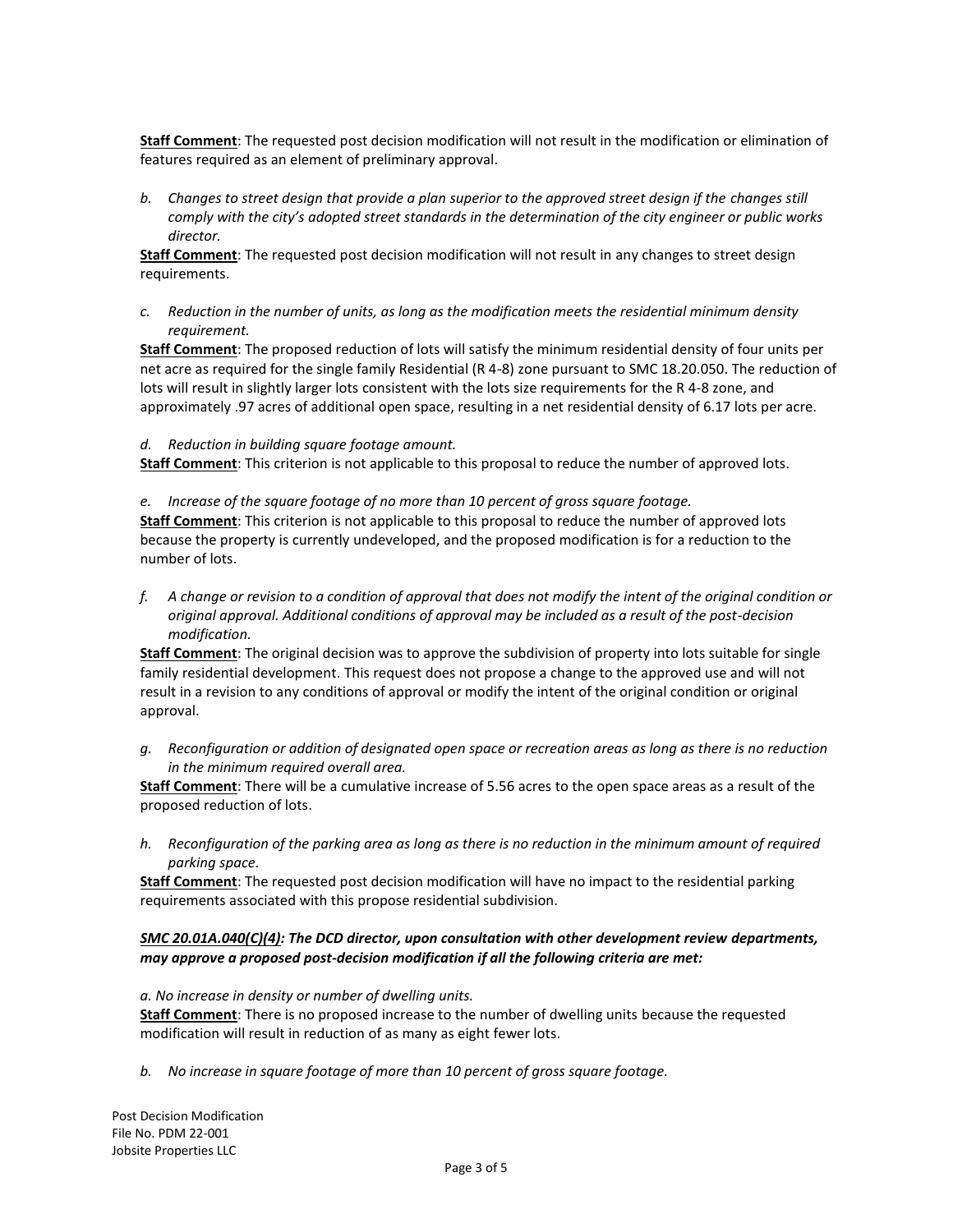**Staff Comment**: There are no existing structures; therefore, there is no proposed increase in square footage.

*c. No reduction in the amount of required landscaping or open space is proposed.*

**Staff Comment**: There is no proposed reduction in the amount of landscaping. The requested post decision modification proposes an increase to open space and landscaping.

*d. No reduction in the required amount of parking is proposed.*

**Staff Comment**: There will be no reduction to the parking requirements for this residential subdivision.

# *e. All applicable development standards remain met.*

**Staff Comment**: The requirements that the applicable development standards will be met remains in effect through the development of the project.

*f. A modification that does not meet the above criteria but does not alter more than 10 percent of any approved dimensional requirement (excluding building height or density) may be approved.* Staff Comment: The requested modification will not result in any effect to dimensional requirements.

# **CONCLUSIONS**

- 1. The proposal is an application for post decision modification of the Legacy Ridge major subdivision (SUB 15- 001) preliminary approval granted by the City Council on August 12, 2019. The proposed post decision modification is a request to modify the preliminary plat approval for the 97 lot Legacy Ridge major subdivision to allow the reduction of no more than 8 lots and a .97 acre increase to the open space areas. No other changes to the approved subdivision are proposed.
- 2. A post decision modification of a Type C-2 permit is subject to the procedures for the Type A-2 permit process review (SMC 20.01.090), including issuance and distribution of a notice of application.
- 3. The proposed post decision modification has been reviewed by the City of Sequim in conformance with the procedures set forth in Chapter 20.01 SMC for a Type A-2 permit. Public Notice was issued by U.S. Mail to property owners within 300 feet of the subject property, posted on the property, and published in the Peninsula Daily News in accordance with the notice requirements of Chapter 20.01.140 SMC.
- 4. The requested post decision modification will not amend, delete, or alter any of the conditions of preliminary plat approval.
- 5. The proposed post decision modification has been reviewed for and found to be consistent with the standards for post-decision modifications in subsections 20.01A.040(C)(3) and (4) SMC as provided in the above analysis.

# **DECISION**

Following review of the post decision modification application for conformity with 20.01A of the Sequim Municipal Code, application number PDM 22-001 is hereby granted APPROVED **subject to** the following conditions:

1. The number of proposed lots may be reduced by no more than 8 lots and the open space will be increased in substantially consistent with the proposed additional 0.97 acres.